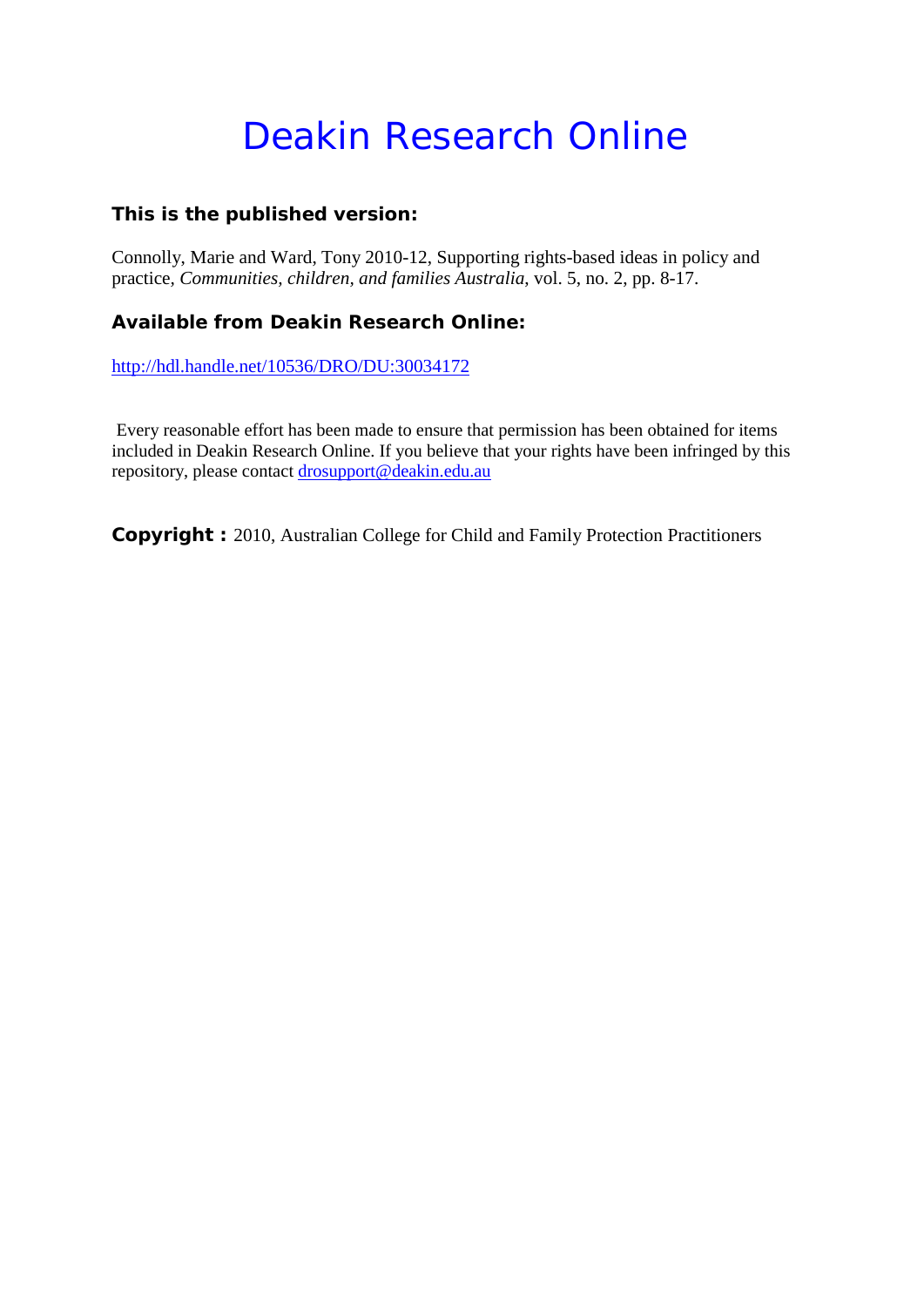# Supporting Rights-Based Ideas in Policy and Practice

*Marie Connolly and Tony Ward*



#### **Abstract**

Principles of human rights rest at the heart of social justice and notions of an inclusive society. This article seeks to refocus practice attention on the issue of human rights and the ways in which rights-based ideas can be integrated across practice, policy and legal domains. It argues that creating systems in which critical components mutually reinforce rightsbased ideas will be more likely to have the depth of influence required to shift thinking toward rights-based practice and maintain its endurance over time.

#### **KEYWORDS**

Human rights; rights-based practice; rights-based policy

#### **Introduction**

The past decade has seen a surge of popular and academic interest in the subject of human rights (Churchill, 2006; Donnelly, 2003; Dunn & Wheeler, 1999; Gewirth, 1998; Li, 2006; Nickel, 2007; Orend, 2002). On a daily basis we see media reports on human rights and their violations. Nations have become galvanised by the idea of human rights and are prepared to monitor its abuses and to intervene to stop violations elsewhere. Therefore, the claim that every human being has intrinsic value has ignited the international political community. The topic of human rights has become a moral cause, and declarations such as the United Nations Universal Declaration of Human Rights (United Nations, 1984) and the two associated United Nations covenants are increasingly utilised in the evaluation of international and national laws and political processes (Donnelly, 2003; Orend, 2002).

Law and policy provide an environment within which ideas and beliefs are sanctioned and supported in practice. They provide the overarching mission and goals for human services (Pecora, Whittaker & Maluccio, 2006) and they can provide the impetus for innovative change and development. In this article, we will consider the role policy and law can play in furthering rights-based practice. We also consider some of the challenges involved in shifting practitioners toward a focus on human

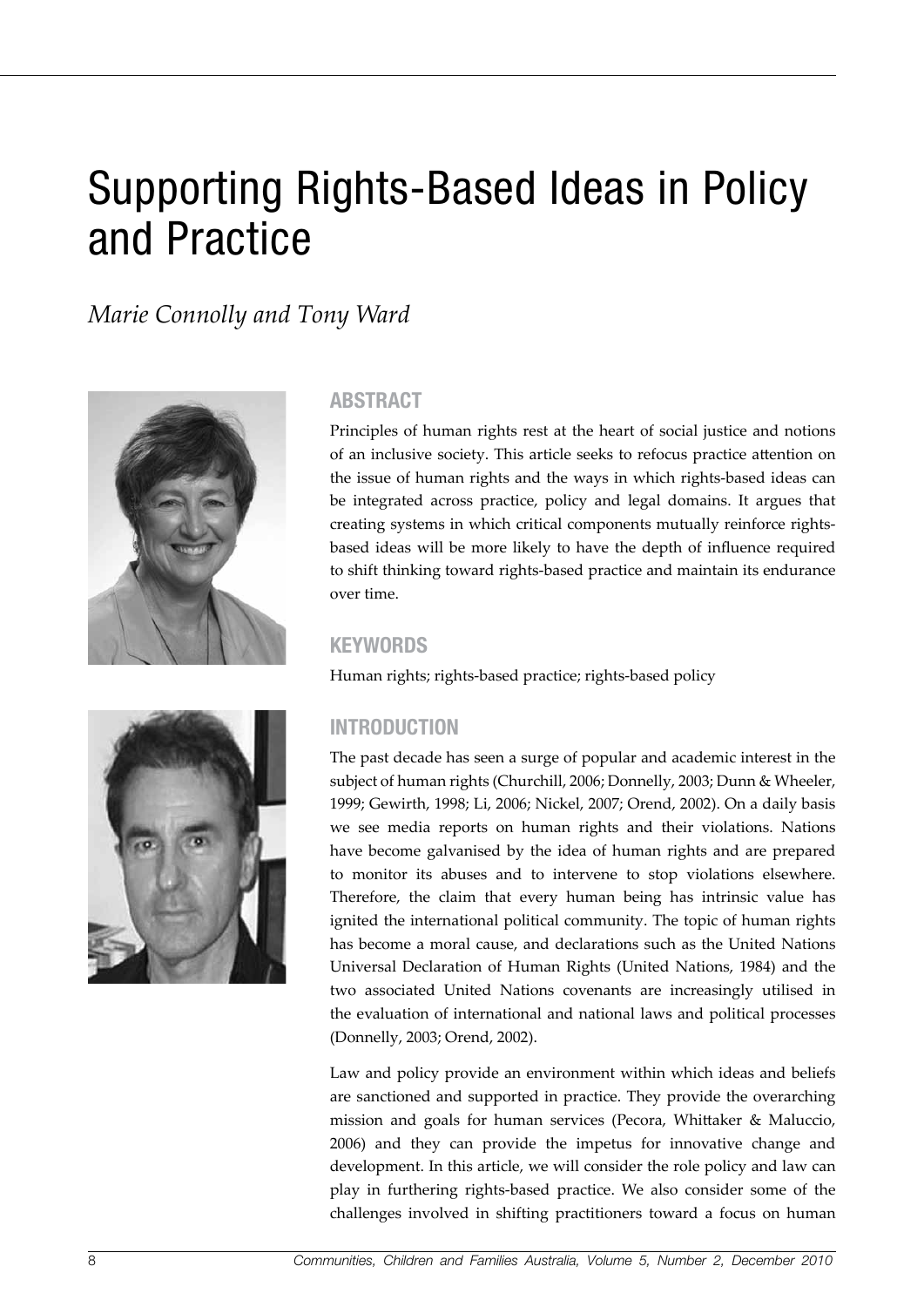rights. We then discuss opportunities to create an integrated framework to support rights-based ideas in practice and to support good outcomes for clients.

#### **Rights and Responsibilities: The Role of the State**

Human rights are designed to protect human dignity (Waldron, 2009). The concept of human dignity is an old ethical idea that has at its centre the claim that every human being has intrinsic worth and is equal in this respect (Sulmasy, 2007). Initially, it was accepted that individuals' level of dignity varied according to their social status, with peasants considered inferior to nobles or clergy. However, with the event of modern liberal thought in the 17<sup>th</sup> century, a sea change in meaning was discernible. Rather than high value being exclusively associated with individuals of elevated social rank, all human beings were regarded as if they were aristocrats or royalty. This shift in the meaning of the term *dignity*in modern times and its close link with the concept of rights is nicely expressed by Waldron (2009, p.2):

Dignity, we are told, was once tied up with rank: the dignity of a king was not the same as the dignity of bishop and neither of them was the same as the dignity of a professor. If our modern conception of human dignity retains any scintilla of its ancient and historical connection with rank- and I think it does: I think it expresses the idea of the high and equal rank of every human person- ...Dignity is intimately connected with the idea of rights as the ground of rights, and the content of certain rights, and perhaps even the form and structural character of rights.

Because of their inherent dignity, human beings are assumed to possess equal moral status and are, therefore, expected to receive due consideration in matters that directly affect their core interests. If we all matter equally, it is incumbent on each of us to think about how our actions are likely to affect the people around us, both close and distant. The possibility of their experiencing unjustified harm as a consequence of our actions should function as a red flag and prompt us to reflect on how or if we should proceed with our planned course of action (Driver, 2006). Furthermore, the equal moral standing of each person within a community means that every person is entitled to make specific claims against other members of the moral community and, in turn, is expected to acknowledge his or her obligations to others' respective legitimate claims. These claims will concern the goods they are entitled to as members of the community, especially ones that are regarded as essential for securing their core interests and needs.

A human right is a claim right held by individuals in virtue of the fact that they are human beings and, as stated above, reflect human dignity (Griffin, 2008). Human rights are not tied to a particular social class, professional group, cultural collective, racial group, gender or any other exclusive category. Individuals hold human rights simply because they are members of the human race and, as such, are considered to be entitled to a life characterised by a certain level of dignity. Such a life ultimately is based on the capacity and opportunity to form a conception of a worthwhile life and the chance to realise this conception without undue opposition from other people.

The dignity of human life is thought by rights theorists to reside in individuals' ability to make fundamental life choices for themselves and the satisfaction of basic human needs enabling them to live at least minimally worthwhile lives. In order to do this, it is necessary that certain wellbeing and freedom goods are available to people (Gewirth, 1998; Griffin, 2008; Miller, 2007). According to theorists, human rights are grounded by reference to personhood or need considerations rather than moral facts or truths that are evident within the fabric of the world (Gewirth, 1996; Griffin, 2008). What they mean by this is that the concept of agency and the capacity and opportunities to form and pursue important life goals (with a reasonable chance of success) depend on individuals' ability to evaluate their goals and conception of a good life and formulate a plan to achieve them. It also depends on their possessing basic psychological and physical wellbeing required to function as an effective embodied person in the world as it exists (i.e., Gewirth, 1998; Griffin, 2008).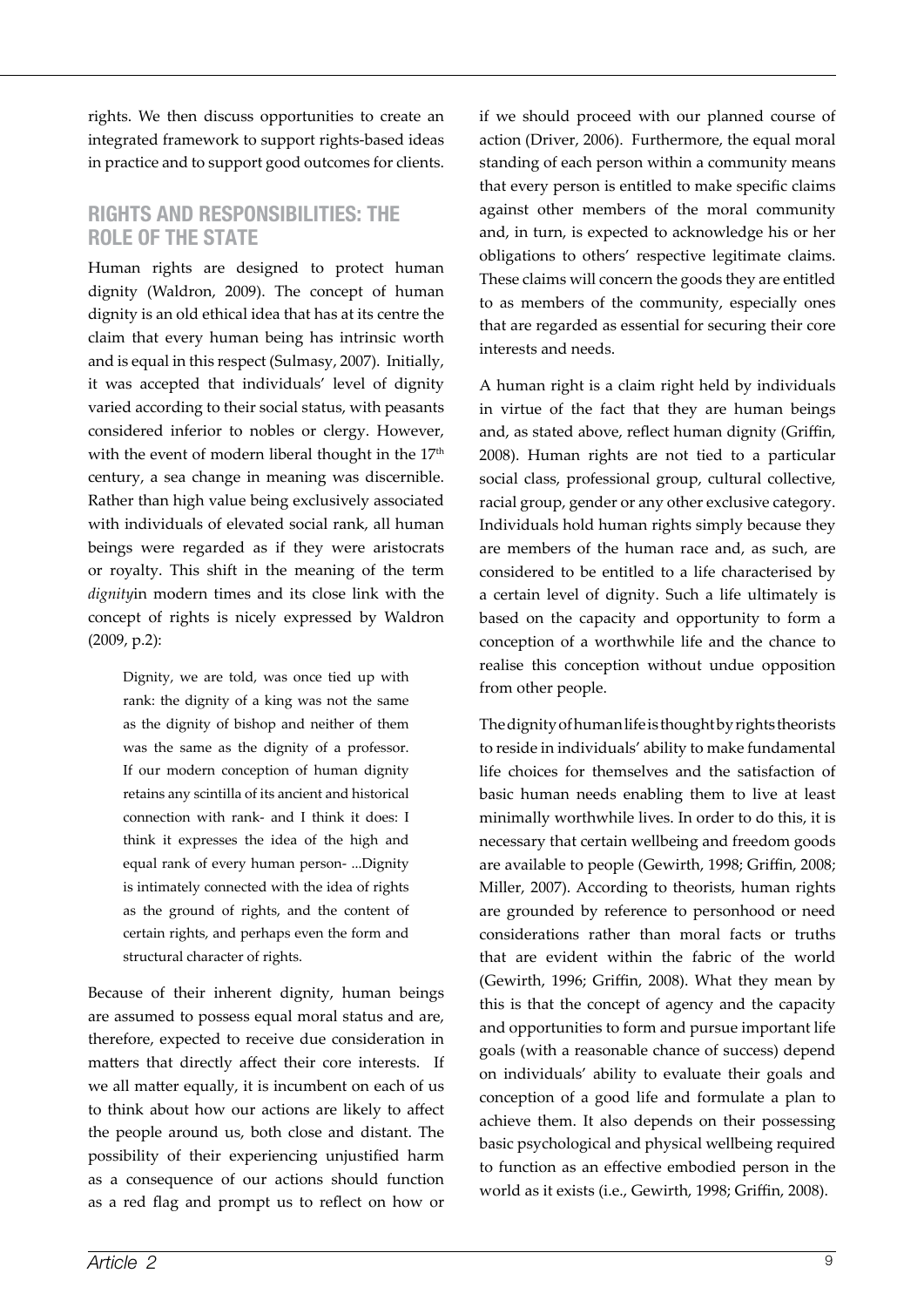Human rights do not exhaust the moral arena and only protect the internal and external conditions necessary for a minimally worthwhile life. In essence, the claim is that the core requirements of personhood and agency constitute these basic conditions and ought to be vigorously defended by the state and its citizens.

A major ethical strength of a human rights perspective is that it acknowledges the essential entitlements, and the protection of these core interests, of all human beings in the world (Connolly & Ward, 2008; Griffin, 2008; Parekh, 2006). While people are profoundly shaped by their culture, the combination of biologically based needs and shared living conditions entails that all human beings have certain interests in common. The function of human rights is to protect the necessary conditions for a minimally worthwhile life. This means ensuring that each person has the capabilities to realise their goals concerning the kind of life they would like to live and possess certain wellbeing goods (e.g., education, health care, adequate living conditions, freedom from physical pain etc.).

The conception of human rights presented in this paper is sensitive to social and cultural differences. The notions of freedom and wellbeing and the various goods that constitute them legitimately vary according to local conceptions and norms (Wong, 2006). For example, in one culture, education may involve secular, scientific schooling while in another it may also involve instruction in traditional cultural beliefs and practices. In other words, rights to the core values of freedom and wellbeing are shaped somewhat by local interpretations of the component goods. Of course, common human needs and interests derived from a shared human nature should also be taken into account when considering individuals' claims for the goods of wellbeing. The capabilities necessary to achieve the two conditions of freedom and wellbeing are wide-ranging and depend on the availability of social and cultural resources of one kind or another. There is a danger, however, that indigenous peoples' core interests may be overlooked by workers operating with a culturally saturated conception of rights-based practice. It is a strength of our approach that what constitutes the goods of wellbeing and freedom

(constituents of human dignity) are likely to vary from culture to culture. This places considerable responsibility on practitioners to make sure they understand what specific conceptions of wellbeing and freedom are relevant for individuals from different cultural groups.

In line with the above conception of human rights, Dworkin (1970, p.13) argued the importance of governments protecting the freedom of its citizens based on the familiar idea of political equality:

…weaker members of a political community are entitled to the same concern and respect of their government as the more powerful members have secured for themselves, so that if some men [sic] have freedom of decision whatever the effect on the general good, then all men must have the same freedom.

Rights are essentially to do with fairness. The duty of the government is to support equity, fair treatment and other rights necessary to protect a person's human dignity. It must be acknowledged that because human rights are simply mechanisms for protecting human dignity and the wellbeing and freedom components entailed by this fundamental moral idea, they can be subverted by political groups. One advantage of viewing human rights as moral rights is that it becomes possible to criticise existing political and social institutions if their norms and legalisation fail to reflect the intrinsic worth of all people. In other words, human rights related legalisation and social norms may in fact fail to reflect the moral notions of human dignity. It is important to look beyond the rhetoric and ask whether the practices justified by human rights ideas demonstrate respect for the value of all persons and not simply those favoured by virtue of their class, gender, age or occupation.

According to Theis (2004, p. 3) the state also has a duty to "respect, protect and fulfil rights". In respecting the rights of its citizens, Theis argues that state laws, policies, programmes and practices should not violate human rights or interfere with the individual's pursuit of their rights. The state should also protect rights by preventing rights violation by others. In fulfilling rights, the state is expected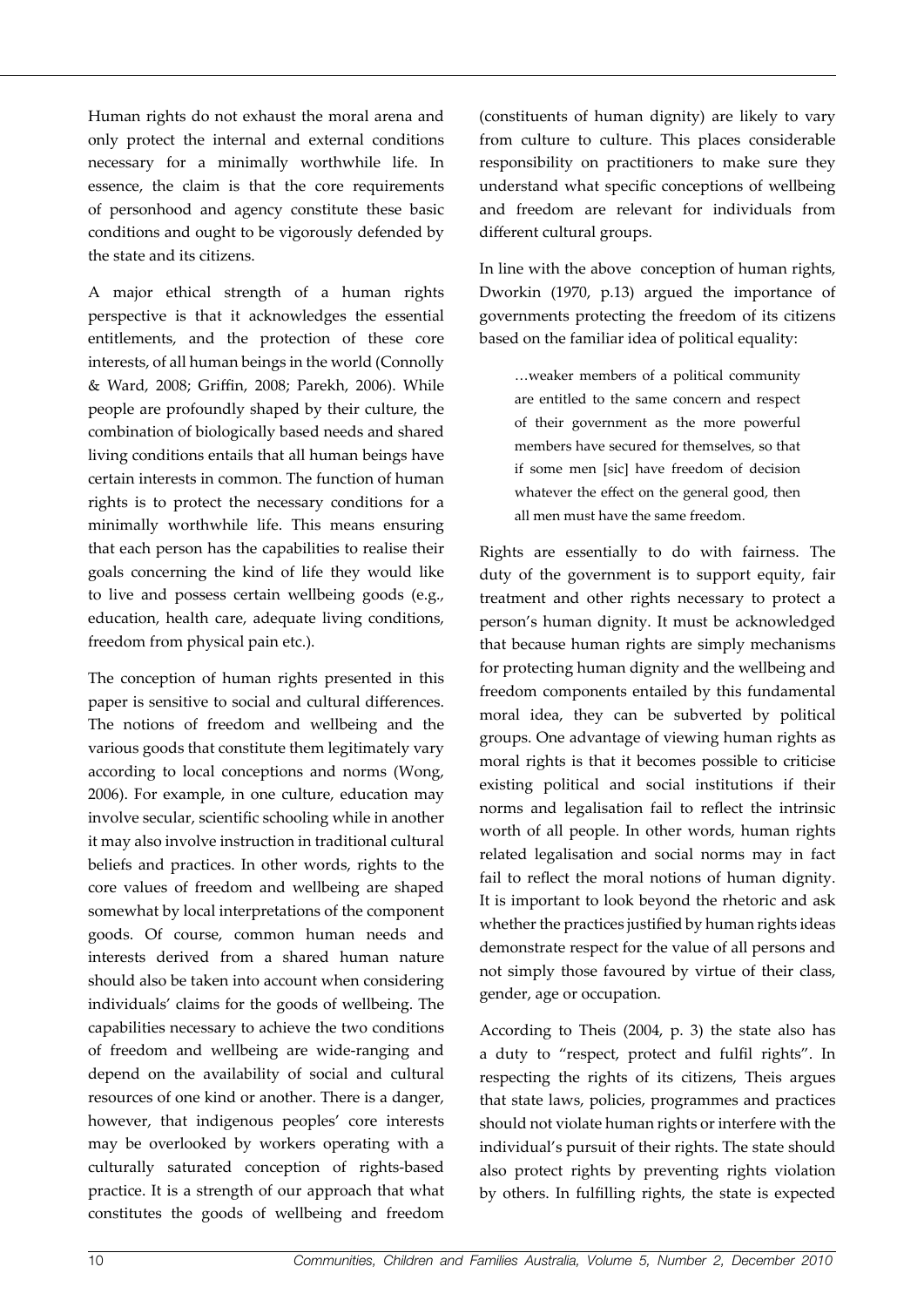to take positive action to frame rights in law, policy and practice. Whilst the state cannot be expected to be responsible for everything, Theis (2004, p. 3) argues that the state nevertheless:

…has an obligation to create the conditions that enable other duty bearers, such as parents, private sector, local organisations, donors and international institutions, to fulfil their responsibilities.

This is an inclusive approach to fostering rightsbased initiatives through the formation of dutybearer alliances around a common vision and goals.

That the vast majority of countries have become signatories to the United Nations Convention on the Rights of the Child (UNCROC) is an indication of the commitment that state parties have to the furthering of children's rights. Conventions are treaties endorsed by states (or organisations) acting together (Veerman, 1992). Unlike declarations, which are not considered to be binding documents, conventions carry specific obligations, and ratifying implies that the state must take active steps to meet those expectations. In ratifying a convention, the state therefore accepts its obligations. While declarations are considered "soft" international law, conventions are considered to be "hard" international law. In becoming a signatory to UNCROC, therefore, a state makes an important commitment to meet its expectations under the convention and subjects itself to criticism if it does not comply.

This said, the relationship between law, policy and practice in the human services is a complex one. It is not always clear how enabling current laws and policies are for practitioners wanting to utilise a rights-based approach (Williams, 2004).

#### **Challenges When Embedding Rights-Based Ideas**

There is no question that in recent years a growing recognition of rights-based issues has spurred governments to develop initiatives that are more culturally responsive and meet the particular needs of disadvantaged communities. Human service systems develop in response to a unique set of social and cultural conditions. Because of this,

responses with respect to law, policy and practice can vary considerably. Arguing from a child welfare perspective, Hetherington (2002) identifies three important factors that influence the functioning of service systems: structures, professional ideology and culture.

Structural systems provide the mechanisms through which services are delivered. These may be organised at a central or regional governmental level or they may be provided by local nongovernment systems. The structural system influences both the way in which interventions occur and the thinking behind them. How structural systems fit together is also important. For example, in England, the call for a "whole-of-government" approach, providing more integrated systems of welfare, health and education, if successful, will influence the ways in which child protection work will evolve as crosssectoral relationships develop and are sustained.

Legal and policy frameworks contribute importantly to the structural system and influence levels of state intervention. How the law provides for human need clearly influences the way in which practice is undertaken. For example, the introduction of the Children, Young Persons and their Families Act (1989) in Aotearoa New Zealand has had the effect of changing the ways in which children and families are responded to by reinforcing greater family decisionmaking and signalling less state intervention into family life (Connolly, 1999). Equally, the introduction of the Children's Act (England and Wales) in the same year provided a platform for partnership work with families. In Australia, the principles of UNCROC have influenced the development of new law. For example, Victoria's Children, Youth and Families Act 2005 formally recognises child wellbeing as a community concern in line with Article 30 of the convention (Sheehan 2009).

At the same time, how human services are developed is also influenced by professional ideology. Practitioners have theories that guide their practice and influence their decision-making. Professional ideology shapes practice and influences intervention pathways. For example, the adoption of a strengths-based perspective has introduced a particular flavour to human service practices that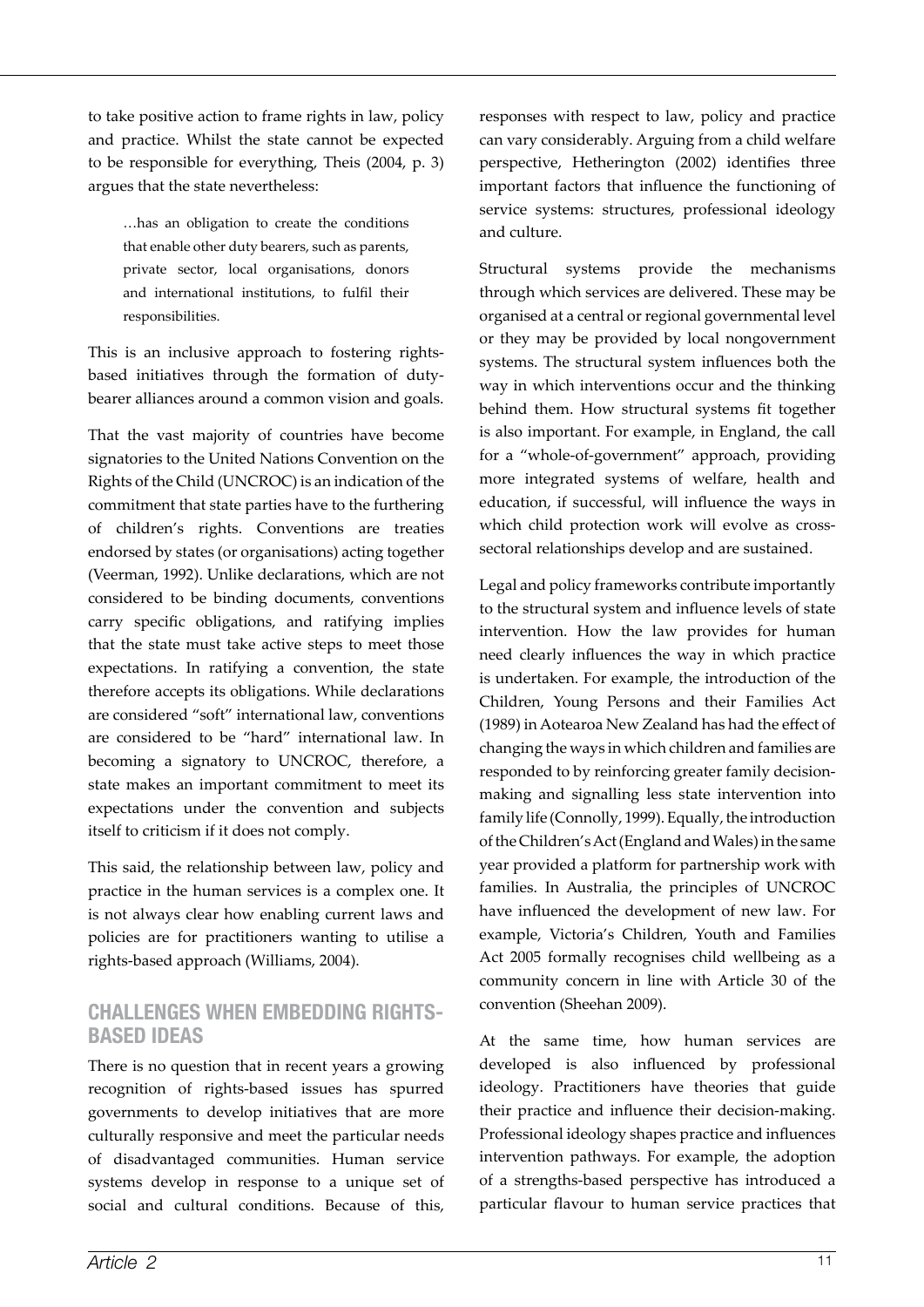has significantly engaged practitioners in recent years (Saleebey, 1992). According to Hetherington (2002), while organisational structures, resources and law provide the influencing environment for practice, actual decision-making is nevertheless often based on professional knowledge and theory.

Finally, systems are influenced by the culture of the society within which they exist. "Culture influences and expresses expectations of the various roles that should be played by the state, the family, and by the community…" (Hetherington, 2002, p.14). Child protection is influenced by politically oriented cultural drivers that shape not only the thinking but the operational application of law and policy. One of the inherent limitations of legally dominated rights-based thinking is that the most powerful in society determine what will be enshrined in law and determine the provision and application of resources. This is why we consider it so important that practitioners develop ethics-based frameworks to support practice decision-making (Lonne, Parton, Thomson & Harries,2009; Connolly, 2007 and to be more nuanced, balanced and mature in their thinking about moral and legal rights.

Human service structures, frameworks and ideology can influence the degree to which rights-based ideas are embedded in practice. This can be conceptualised along a continuum from practice characterised by a professional power base to one that reflects a human rights based approach (see Figure 1).

The human rights based model encapsulates the notion of client determination within practice. In this regard, it is an approach which supports human rights and works to negotiate the complexity of competing interests and moral claims (Connolly & Ward, 2008). It embraces client decision-making and self-determined processes and solutions. Within this model, the client is acknowledged as expert in understanding their own needs. Respect for cultural self-determination and familial interdependencies is thus client driven. Practice transparency is important together with solution-focused processes.

At the other end of the continuum, the professional power base model reflects a more traditional response to practice. Here we can see elements of practice where professionals determine the nature of the assessment process, dominate decision-making and shape practice solutions. This approach does not necessarily ignore rights, but the focus tends to be on legalistic and often adversarial interpretations of rights and what clients can reasonably claim. Missing are the subtleties of rights-based thinking and an appreciation of the ways in which a rightsbased analysis can help to negotiate competing interests and claims.

Oxford University Press. **Figure 1**. Practice continuum from a professional power base to human rights based practice<sup>a</sup>

| <b>Professional</b>                                                                                                                                                                             | <b>Client-infused Model</b>                                                                                                                                                                                               | <b>Professionally</b>                                                                                                                                                                                     | <b>Human-rights</b>                                                                                                                                   |  |  |  |  |
|-------------------------------------------------------------------------------------------------------------------------------------------------------------------------------------------------|---------------------------------------------------------------------------------------------------------------------------------------------------------------------------------------------------------------------------|-----------------------------------------------------------------------------------------------------------------------------------------------------------------------------------------------------------|-------------------------------------------------------------------------------------------------------------------------------------------------------|--|--|--|--|
| power base Model<br>Characterised by:<br>professionally determined<br>assessment processes,<br>professional team decision-<br>making followed by<br>professionally determined<br>interventions. | Characterised by:<br>professionally determined<br>client involvement and/or<br>participation in decision-<br>making processes.<br>Professionally determined<br>processes are likely to be at<br>the level of consultation | infused Model<br>Characterised by:<br>client-driven processes, but<br>with professional involvement<br>at critical decision-making<br>times. Clients more obviously<br>dependent on professional<br>help. | <b>based Model</b><br>Characterised by:<br>practice transparency; full<br>information access; client<br>decision-making at all phases<br>of the work. |  |  |  |  |
| <b>Practice continuum</b><br>Professional power base<br>Human rights base                                                                                                                       |                                                                                                                                                                                                                           |                                                                                                                                                                                                           |                                                                                                                                                       |  |  |  |  |

a Adapted from M. Connolly and T. Ward, 2008, *Morals, rights and practice in the human services: Effective and fair decision-making in health, social care and criminal justice* , p. 131. Copyright 2008 by Jessica Kingsley Publishers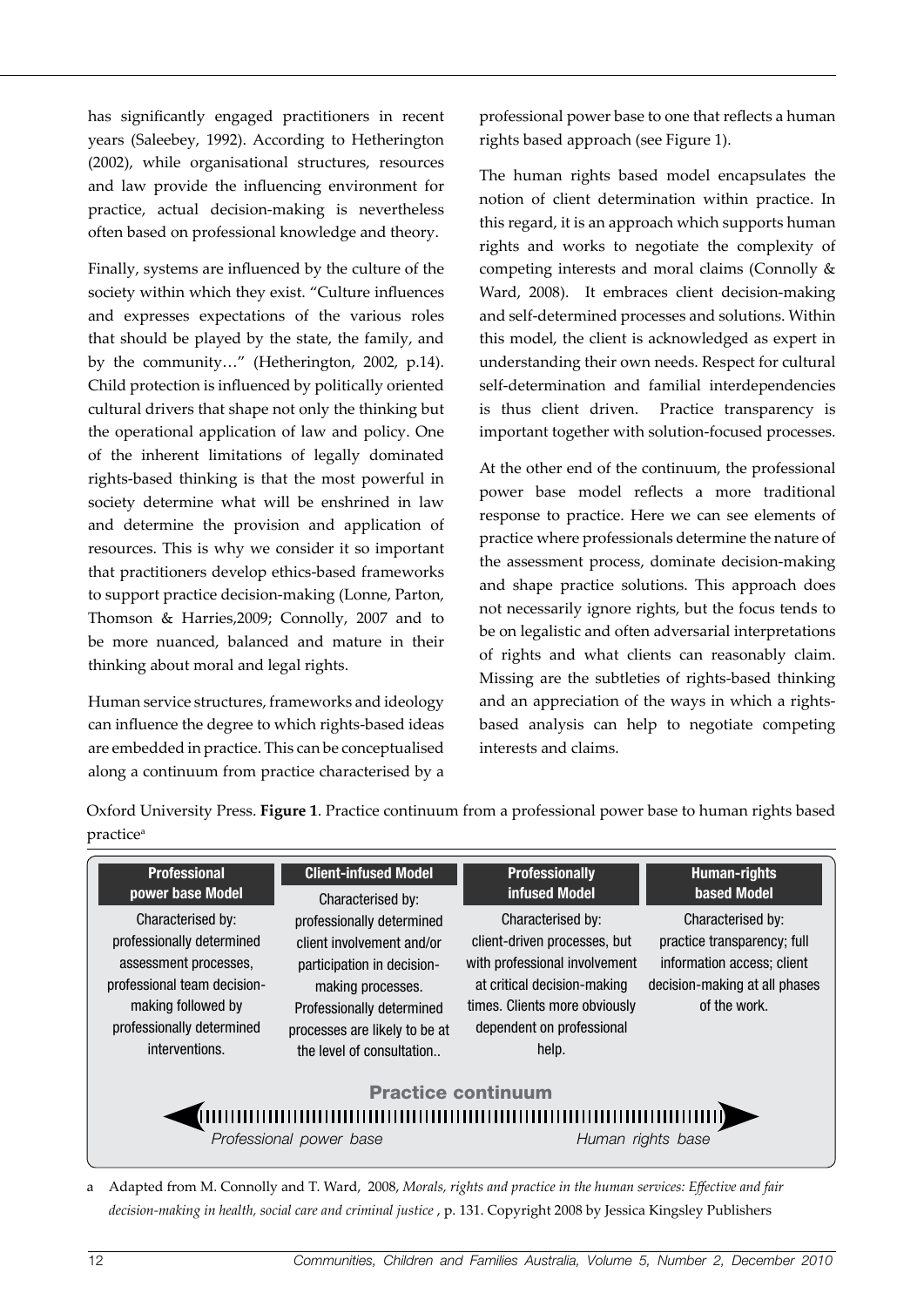In the centre of the continuum we are likely to see practice more or less influenced by the two poles. While generally more strongly located toward the professional power-based practice pole, the clientinfused model nevertheless has elements of client involvement, but this is largely determined by the professional. Here we are more likely to see the professional deciding if, when and how the client might be involved in the process.

The professionally-infused model, while having more elements of the purer human rights-based approach, nevertheless has greater professional involvement at critical decision-making times. It can reflect a rights-based orientation in which the client clearly influences professional involvement, but the emphasis is more strongly on partnership rather client empowerment. This is an important distinction, the significance of which is reinforced by Banks (2006, p. 116) when she discusses the notion of "democratic professionalism":

Democratic professionalism entails giving more power to service users in the context of the professional relationship, but the focus is on the professional as the one giving the power. So although the service user may be given more rights and be referred to as a 'partner' … it could be argued that it is still the professional that is in control.

Democratic professionalism can be seen as an attempt to become more responsive to client needs and interests, ensuring that they have opportunities to participate, but nevertheless retaining some elements of control. In many respects, it comes down to the level of tolerance a system may have with respect to positioning along the practice continuum. Some will be able to tolerate, encourage or mandate greater levels of rights-based practice, some less. Yet in some ways, regardless of what mandate the system provides, Banks argues that "while laws, policies and procedures can lay the ground rules for service users' rights, they are meaningless if not developed alongside the commitment of agencies and workers to give support and resources for service users to exercise their rights" (2006, p. 117).

Because practice generally responds to circumstance, it would be unlikely for practice to be consistently at one point along the continuum or fully up one end or the other. Practice is fluid and can shift along the continuum over time depending on circumstance and levels of reciprocal trust between worker and client.

### **Commitment to Rights-Based Practice**

Practitioners and organisations are likely to have differing degrees of commitment to client empowerment and client rights of participation and self-determination. Influenced by Shier (2001), Figure 2 provides a useful way of visualising levels of commitment to rights-based ideals.

At the most basic level of commitment to the ideal of client participation, families are consulted and their views are taken into account. This requires both worker and agency commitment. Is the practitioner ready to listen and consult? Does the agency support consultation? At the medium level of client participation, practice supports clientbased solutions and there is a context in which client feedback is sought and acted upon. As with the basic level, in order to commit to this kind of practice, the worker essentially needs to believe in it. Does the practitioner have confidence that clients can be

**Figure 2.** Levels of client participation and rightsbased practice<sup>a</sup>.

| <b>High level:</b><br>Transparent processes;<br>family participation in<br>decision-making               | • Is the worker prepared to let<br>go of professional power?<br>• Is information access and<br>shared decision-making<br>possible within the agency? |
|----------------------------------------------------------------------------------------------------------|------------------------------------------------------------------------------------------------------------------------------------------------------|
| <b>Medium level:</b><br>Support for client-based<br>solutions and feedback<br>sought on service delivery | • Degree of worker<br>receptivity?<br>• Agency capacity and<br>commitment to act on<br>feedback?                                                     |
| <b>Basic level:</b><br>families consulted, views<br>taken into account                                   | • Worker commitment<br>Agency support                                                                                                                |

a Based on H. Shier, 2001, Pathways to participation: Openings, opportunities and obligations. *Children and Society*, 15, 107-117.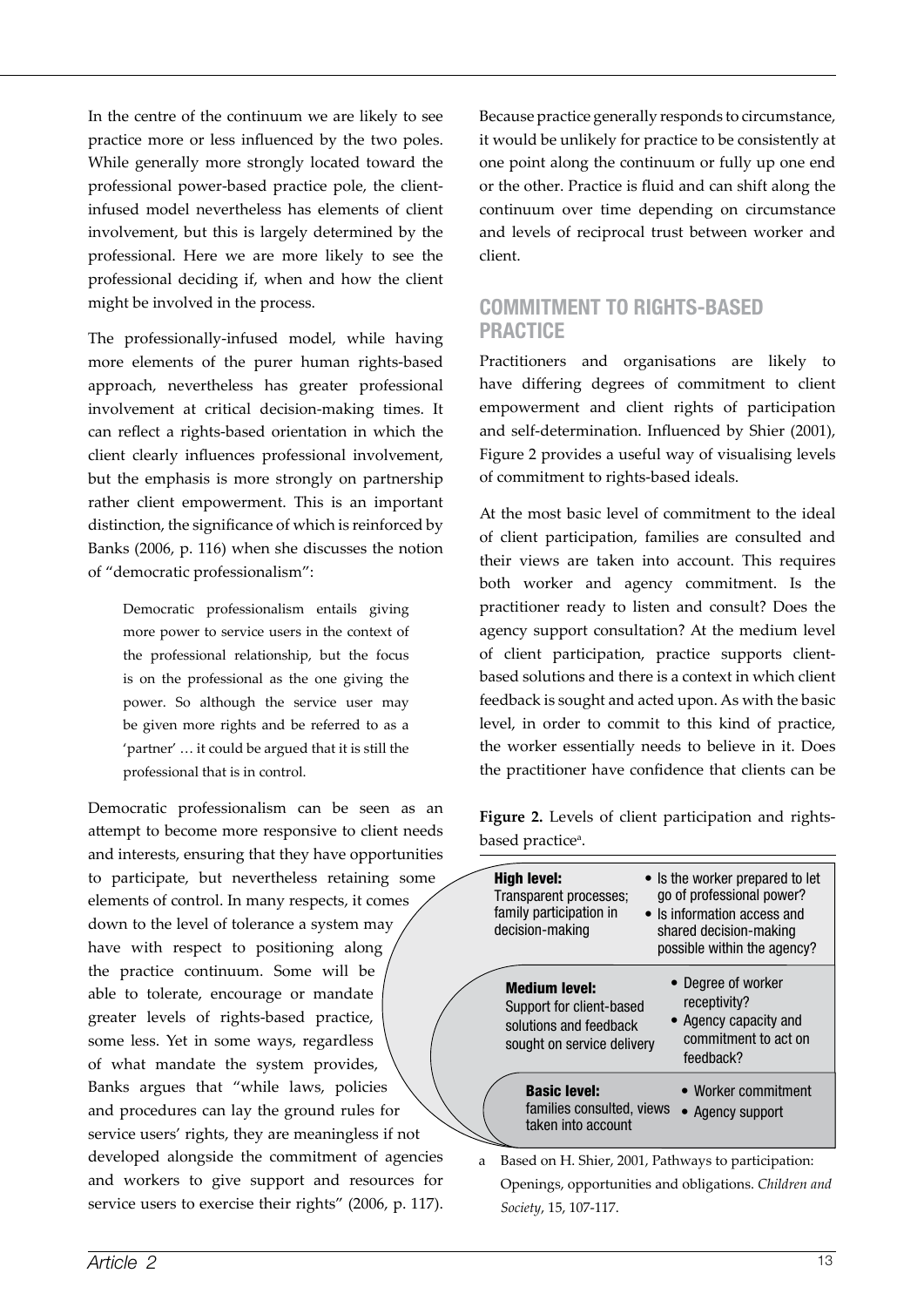trusted to develop good solutions? Is the worker receptive to seeking and acting upon feedback? With respect to the agency, is there a commitment to support such practice? In many respects, it does not really matter how many service-user feedback forms are completed; unless the practitioner and the agency are receptive, the feedback will not contribute constructively to the improvement of services.

High levels of client participation and commitment to rights-based ideals is evidenced by transparent processes and greater participation in decisionmaking. A higher level of participation marks the transition from indirect involvement in decisionmaking (consultation, contribution and feedback*)* to direct participation. It reflects a shift in the power relationships and the need for professionals to examine whether they are able to commit to a set of core values that may be at odds with previous professional experience. They may need to ask themselves whether they are ready to embrace client involvement in decision-making. At this level, the service design of the organisation—its practice frameworks and service model—are seen to support practitioner commitment, actively reducing structural and ideological barriers that hinder the practice application of rights-based ideals.

In conceptualising these levels of commitment to client participation and rights-based ideals, we do not want to suggest that these are necessarily linear, hierarchical or, indeed, comprehensive. As with our earlier continuum discussion (Figure 1), practice inevitably fluctuates over time and is subject to

| Figure 3. Reinforcing rights-based ideas. |  |  |  |
|-------------------------------------------|--|--|--|
|                                           |  |  |  |

| <b>PRIMARY REINFORCERS</b>                                                |                                                             |                                                                                              |  |  |  |  |
|---------------------------------------------------------------------------|-------------------------------------------------------------|----------------------------------------------------------------------------------------------|--|--|--|--|
| <b>Legislation</b>                                                        | <b>Service design</b>                                       | <b>Policy</b>                                                                                |  |  |  |  |
| $\bullet$ Enabling and<br>supporting rights<br>• Guiding safe<br>practice | $\bullet$ Rights and<br>outcome focused<br>• Evidence-based | $\bullet$ Rights and<br>outcome focused<br>• Evidence-based<br>• Safe practice<br>principled |  |  |  |  |
| <b>RIGHTS-BASED PRACTICE</b>                                              |                                                             |                                                                                              |  |  |  |  |
| Worker                                                                    | <b>Quality assurance</b>                                    | <b>Staff training</b>                                                                        |  |  |  |  |
| <b>SECONDARY REINFORCERS</b>                                              |                                                             |                                                                                              |  |  |  |  |

unique tensions and dilemmas. The distinctions between the levels of participation shown in Figure 2 are both generalised and simplified in order to illustrate the way in which practice can be positioned over time.

In conceptualising human rights based practice, we have been struck by the range of factors that can influence the way a practitioner views the rights of clients in the context of service delivery. It is also clear to us that the way a worker practises will be influenced by the professional system within which they work. Service models, frameworks and policies can support rights-based approaches to practice. Professional cultures can adopt human rights theories and values that will influence the way in which a professional system and the practitioners working within it perceive the rights of the people they work with. Human rights that are enshrined in legislation can also influence practice, although law can inevitably be interpreted in ways that can be supportive of rights-based ideals or be subverted by competing interests. We believe it is important to bring together the elements of practice, policy and law in an integrated conceptual framework that will provide the broad-ranging reinforcements that we consider essential to the embedding and maintenance of rights-based practice.

#### **Creating an Integrated Framework to Support Rights-Based Ideas**

When looking to integrate rights-based practice ideas, focusing on discrete elements of a human service is unlikely to have the kind of impact needed to strengthen rights-based practice overall. Focusing on practitioners' views alone, for example, will be insufficient to further human rights based practice without rights-based ideas being reinforced by other elements of the service, such as service design, policy and legislation. Nor is it likely that law, policy or the practice system alone can provide sufficient reinforcement to embed rights-based ideas. To successfully integrate these ideas in practice, we believe that it is necessary to bring together the potential influence of each of these components in order to mutually reinforce a coherent vision within which rights-based practice will have the chance to flourish.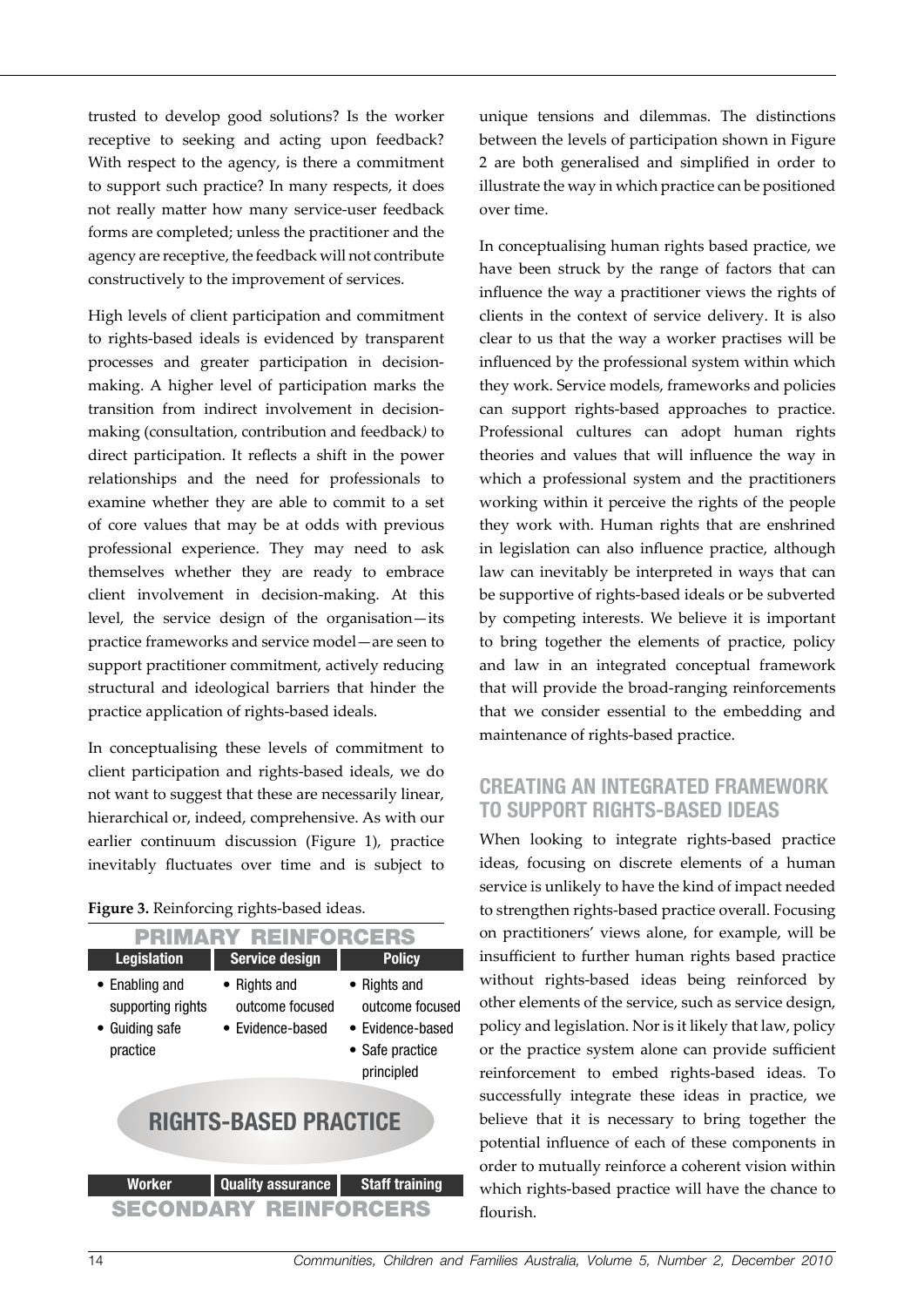There are times when practitioners struggle to appreciate the purpose of policies, partly because they can be developed as ad hoc responses to external pressure. Such developments do not always resonate with the way practitioners view and experience the world in which they work. Indeed, some policies are perceived to be obstacles to good practice; in the way they have been interpreted, they may actually be so. Conversely, policy analysts and legal professionals may be concerned about the way in which practice can evolve in the absence of clear policy guidelines and/or research evidence of what works well.

We contend that applying a coherent human rights perspective to service design, policy development and legislative review as opportunities occur has the potential to strongly influence good client outcomes. In our view, the more focused the practitioner on human rights, the more likely it is that an environment will be created which fosters positive change. We therefore see a focus on rightsbased ideas, including those that impact on the relationship between clients and practitioners, as central to achieving good outcomes: "meeting their different self-defined needs in the way they, ensured full knowledge, support and choice, prefer" (Beresford, cited in Smith, 2005, p.102).

Human beings have the right to realise their full potential and to experience the best outcomes that they can for themselves and their families. Linking human rights to outcomes encourages practitioners to think about how practice influences the people they work with in the longer term and how nurturing human agency has the potential to support good outcomes. This means that practitioners need to support and, at times, scaffold people's agency efforts to live a "good life" in accordance with their cherished goals and values and, in doing so, become healthy and thriving members of a society in which they feel valued and connected. Building practice frameworks that are rights-based and outcomefocused (Connolly, 2007; Ward & Connolly, 2008) will reinforce practice behaviours that are consistent with a rights-based perspective. When policy and guidelines are developed or reviewed, this provides an opportunity to embed relevant human rightsbased principles, such as inclusion and participation,

in practice fields that will further reinforce human rights-based practice. Finally, when a revision of the relevant legislation occurs, the human rights principles in international treaties, such as the United Nations Convention on the Rights of the Child or the United Nations Conventions on the Rights of Persons with Disabilities, need to be incorporated into the legislation of those countries that have ratified the particular treaty. The inclusion of specific human rights in the relevant legislation will reinforce the importance of rights-based practice as practitioners work with clients, and it will also influence the development of policies and guidelines.

If we conceptualise these three elements (service design, policy and statutory provision) as key factors that influence practice and all three reflect rights-based ideas in an integrated way, they will mutually reinforce rights-based practice. As such, they are primary reinforcers (see Figure 3).

A strategy that involves developing systems that mutually reinforce critical ideas will be more likely to have the depth of influence required to shift practitioners toward human rights based practice and ensure its endurance over time. However, these are not the only important reinforcers. As practice develops around a coherent set of rights-based ideas, it becomes important to reinforce this through other systemic processes, such as supervision, quality assurance/improvement and training. These secondary reinforcers can also play a critical role when marshalled toward a collective rights-based vision and purpose.

#### **Conclusions**

Rights-based approaches are concerned with everyone's rights. They do not privilege one person's rights over another—for example, a parent's rights over their children's rights. In our view, human rights are ethical scaffolds that connect the different strands of human life in ways that respect the integrity of persons and the need for social justice. Rights are protective capsules that function to safeguard the essential conditions for agency, freedom and wellbeing. They are constructs that can exist only in supportive political, social and personal networks where human dignity is valued and the life of each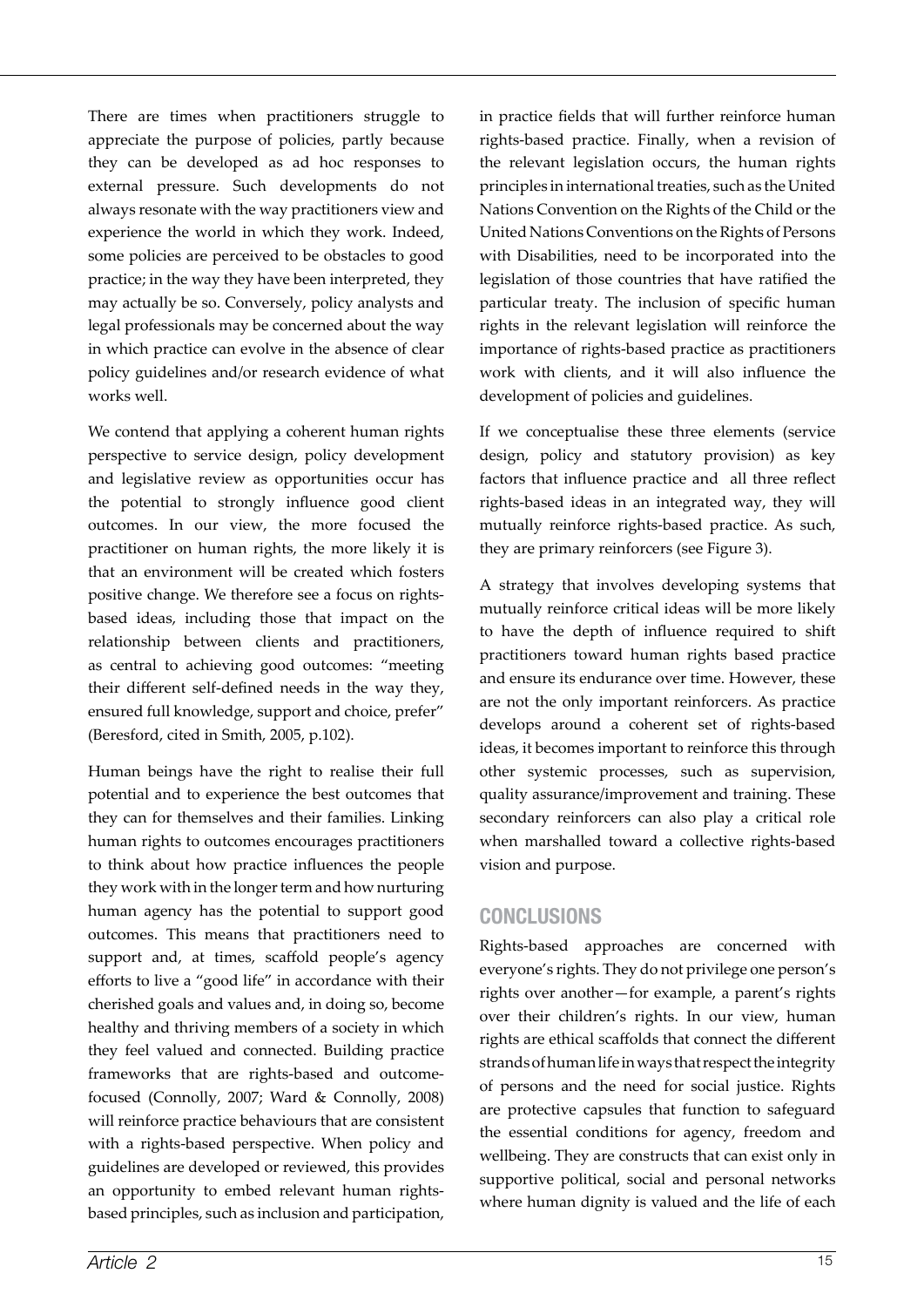individual is treasured. Human rights remind us that we all require scaffolding by the efforts of others at one time or another in our lives and that an effective way to create a healthy community is to attend to the needs of the individuals that comprise it. Rights-based practice is simply another entrance into a world where the interests of clients are viewed as pivotal and the task of practitioners is to help them to create a space where their lives can be lived in ways that reflect both their deep commitments and momentary concerns.

#### **References**

- Banks, S. (2006). *Ethics and values in social work* (3rd ed.). New York, NY: Palgrave.
- Churchill, R.P. (2006). *Human rights and global diversity.*  Upper Saddle River, NJ: Pearson Prentice Hall.
- Connolly, M. (1999). *Effective participatory practice: Family group conferencing in child protection*. New York: Aldine de Gruyter.
- Connolly, M. (2007). Practice frameworks: Conceptual maps to guide interventions in child welfare. *British Journal of Social Work, 37*(5), 825-837.
- Connolly, M., & Ward, T. (2008). *Morals, rights and practice in the human services: Effective and fair decision-making in health, social care and criminal justice*. London: Jessica Kingsley Publishers.
- Driver, J. (2006). *Ethics: The fundamentals.* Oxford, UK: Blackwell Publishing.
- Donnelly, J. (2003). *Universal human rights in theory and practice* (2nd ed.). London: Cornell University Press.
- Dunn, T., & Wheeler, N.J. (Eds.). (1999). *Human rights in global politics.* Cambridge: Cambridge University Press.
- Dworkin, R. (1970). A special supplement: Taking rights seriously. *New York Review of Books, 15*(11), December 17, 1970.
- Gewirth, A. (1996). *The community of rights*. Chicago, USA: University of Chicago Press.
- Gewirth, A. (1998). *Self-fulfilment.* Princeton, NJ: Princeton University Press.
- Griffin, J. (2008). *On human rights.* Oxford, UK: Oxford University Press.
- Hetherington, R. (2002). Learning from difference: Comparing child welfare systems. *Partnerships for Children and Families Project, June 2002.* Retrieved August 27, 2004, fromwww.wlu.caa/docsnpubs\_